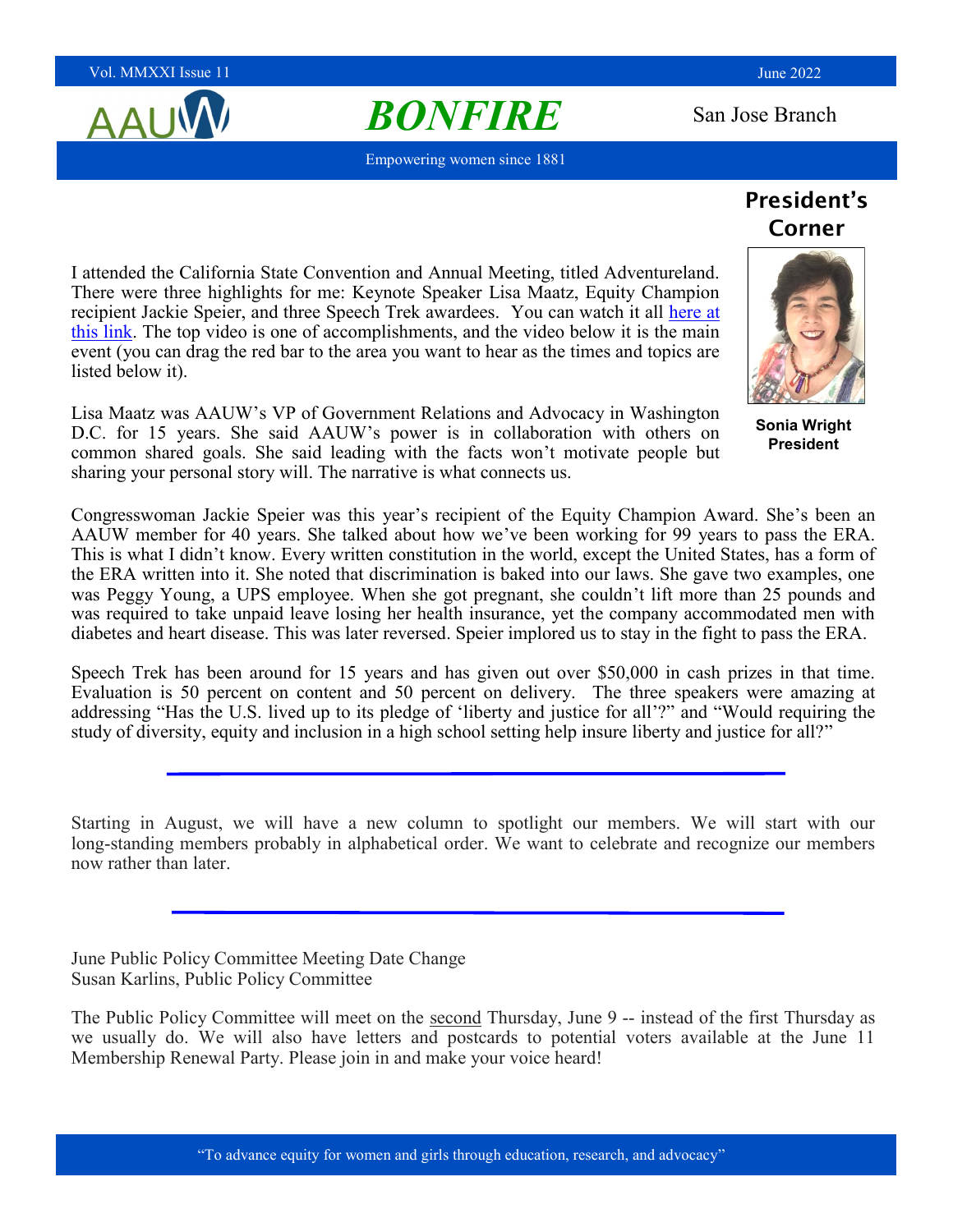

Neighbors Helping Neighbors Soiree AAUW Headquarters June 6 at 6 pm



All AAUW members are invited to attend our annual soiree on Monday, June 6. Beginning at 6 pm, join us for a casual evening to enjoy beverages, finger food, and conversation.

At 6:30 pm we will have a speaker from Jewish Family Services of Silicon Valley who will discuss how their non-profit helps refugees resettle into our local community.

Donations for the organization will be appreciated. Please bring any of the following to our evening event: laundry detergent, full-size shampoos, Target gift cards, and new twin/twin XL mattress pads.

Questions? Contact [Mary Jane Vitkovich.](mailto:neighbors@aauwsanjose.org) Hope to see you there!

### Membership Renewal for Fiscal Year 2022-23 Is Underway

Katherine Oven and Leticia Cowan, Membership Committee

The AAUW San Jose membership renewal packets (including the opportunity to make a donation to our Community Action Projects (CAPs)) were sent out in early May to all members who need to renew for the coming fiscal year.

The packet contents are hard to miss — a blue renewal form and a yellow CAP donation form! Instructions are also provided for those who wish to renew online with a credit card. The Membership Team's names and phone numbers are provided on the forms; don't hesitate to contact them if you have any questions or concerns.

The breakdown of the \$113 membership renewal fee for regular members is as follows:

National dues: \$67 (\$64 of this fee is tax-deductible)

State dues: \$20 Branch dues: \$26 Total: \$113

We're injecting some FUN into the renewal process this year — a Renewal Party on Saturday, June 11, from 11 am – 1 pm! Come to the Headquarters parking lot/back porch to submit your renewal. This year we'll feature food, fun, friends and a pretty little box to put your membership renewal into. Bring your checkbook or credit/debit card. We'll have our system set up for electronic payment. Check this off your list in a fun way!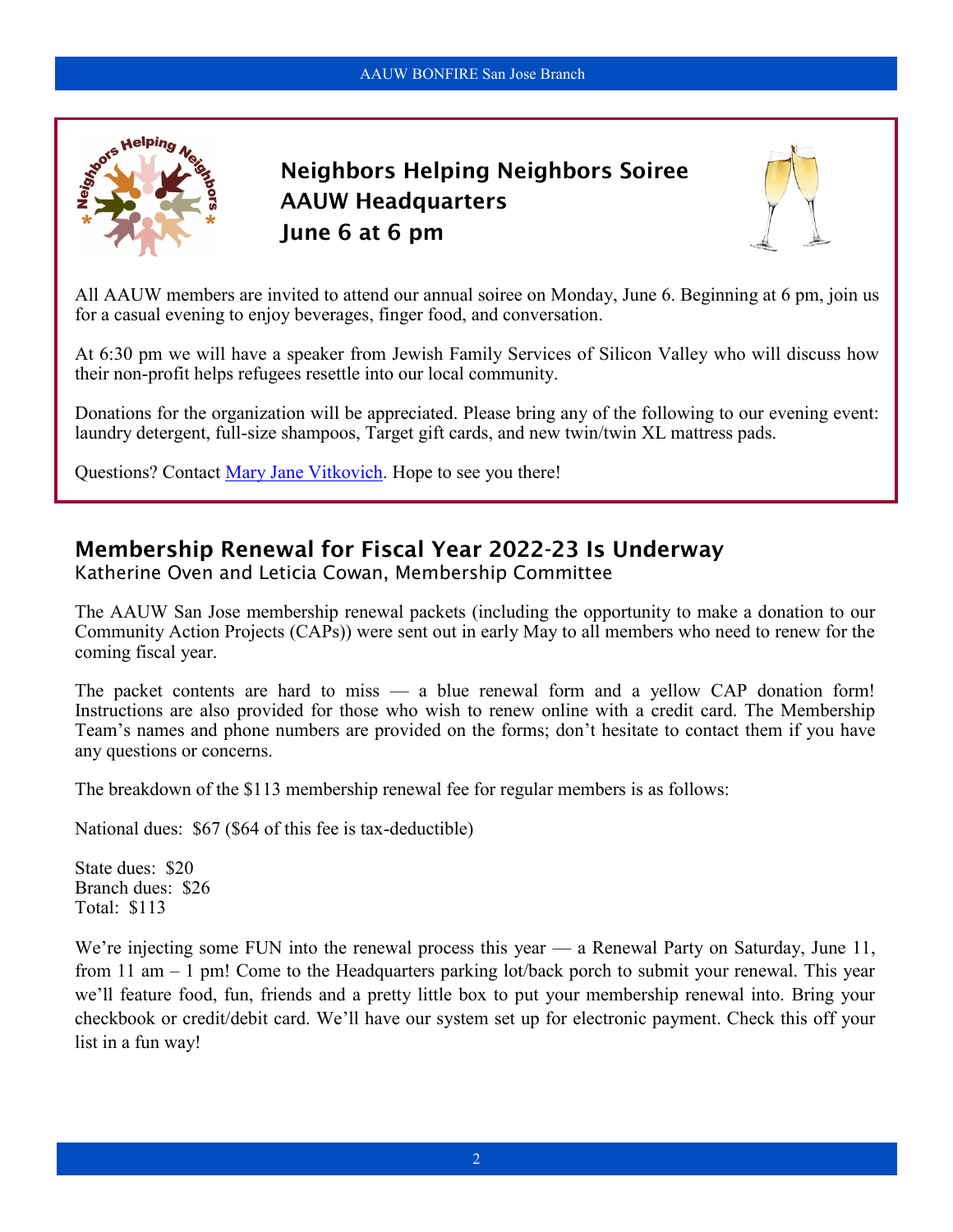#### Ruby Rilla Trombetta Trust

#### Linda Guyer, Building and Properties Committee

I recently interviewed Diane Trombetta and Pam Dougherty about the Ruby Rilla Trombetta Trust. Diane Trombetta's mother, Ruby Rilla Trombetta, donated \$100,000 to AAUW San Jose in honor of her  $100<sup>*</sup>$  birthday in 2015. These funds were used to paint the interior walls, replace the carpet, and remodel the kitchen and bathroom at Headquarters. After her mother's death, Diane offered to donate the yearly income from the trust (about \$35,000) to the Building and Properties Committee. The donation is unrestricted and has been used for several major "home improvements" at Headquarters:

Last 4 years

- Kitchen and bathroom remodel
- Resealing parking lot
- New roof
- Solar panels: we are now 100% solar!
- Reconstruction of basement exterior: repair and reconstruction of concrete ramp and walls going down to the basement and installation of a sump pump (no leaks into the basement ever since!). The new construction was given a good test during a couple of big storms this winter.
- Repair and painting of front and back exterior steps and porch
- Repair of exterior stairway to upper level
- Complete repainting of the house
- Basement: clean-up of electric wiring; removal of old wiring including old telephone wires and boxes
- Major plumbing upgrade: installed copper piping
- New furnace installed. The heating system has never been better!

Without this generous support we would be asking for donations and thinking of ways to fund-raise. The Ruby Rilla Trombetta Trust allows Headquarters to be maintained and improved beyond anything we could have imagined. Members are then able to support our Community Action Projects (CAPs) and other initiatives without also being asked to cover the cost of maintaining and gradually upgrading our Headquarters.

The Building and Properties Committee has a variety of items under consideration/exploration as trust funds become available:

- Remodel and update the sunroom
- Create safer access to the basement
- Expand the back porch

The Committee is open to your suggestions.

We owe much gratitude to Diane Trombetta and the Ruby Rilla Trombetta Trust!

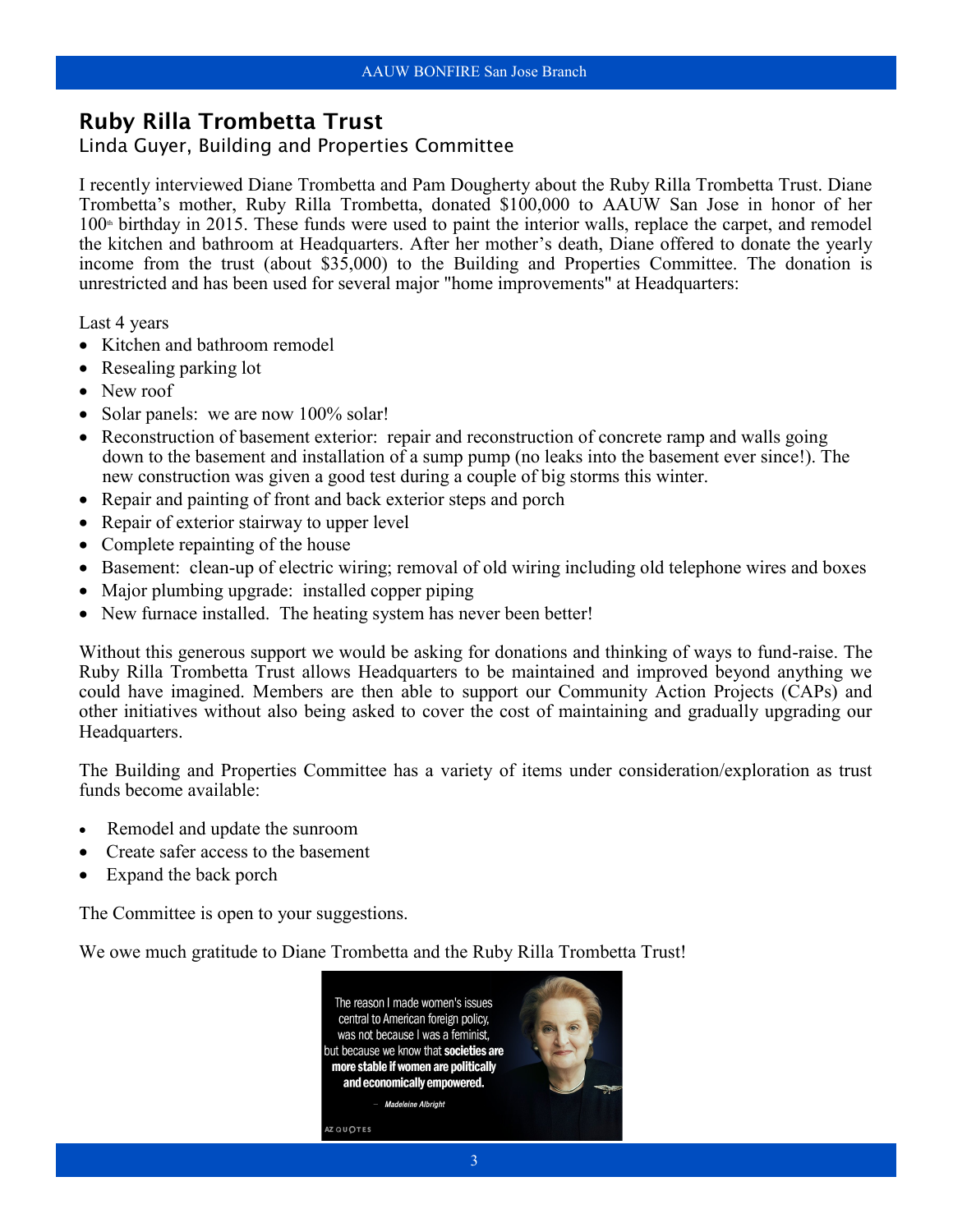### An Update on Stephanie Vu Past Local Scholarship Recipient

Cheryl Markman, Local Scholarship Committee



Stephanie Vu received an AAUW scholarship in the spring of 2021. She will graduate this fall 2022 from CSU Monterey Bay with Honors in Business Administration with a concentration in Marketing. At that time,

she will also have completed certain online Data Science courses from Texas A&M University which will augment her BA degree. Stephanie's career goal is to combine her passion for Marketing and Data and become a Data Scientist.

Due to a lack of funding for tuition fees, and because she wanted to gain more work experience, Stephanie took a two-year break from college. This turned out to be a great experience for her. She had the opportunity to work as the Community Manager for [Hacker Dojo,](https://hackerdojo.org/) a famous tech hub in the Bay Area (where Pinterest and Pebble Watch began!). As she puts it, this wonderful community influenced her enthusiasm for STEM, hence her decision to pursue the Data Science courses through a grant-backed program. Although she was concerned that this gap would hinder her academic success, Stephanie finished her first semester back with flying colors, maintaining her continuous position on the Dean's List.

In addition to returning to college, in September 2021 Stephanie also began volunteering for the Marine Protection Area (MPA) Collaborative Network as a Database Management Specialist. This opportunity not only reinforced her Data Science skills but, as she put it, also taught her precious knowledge about California's network of diverse coastal communities and our efforts to save them. In this position, Stephanie collected and organized data about each collaborative. This data will be used for the MPA's Decadal Management Review Report to the California Department of Fish and Wildlife. This report will be presented to the California Fish and Game Commission in December 2022.

Besides working on her CSU courses and the Data Science courses from Texas A&M University, Stephanie serves as an undergraduate researcher at CSU Monterey Bay with a focus on Artificial Intelligence and Marketing. In May 2022 she presented a part of her current research, "Examining the Role of AI in Fostering Growth Mindset vs. Fixed Mindset," in the CSU system's 47th Annual Social Science Research and Instructional Center (SSRIC) Social Science Student Symposium.

While maintaining a hectic yet productive schedule, Stephanie enjoys spending her free time with her favorite people and her two dogs, Oliver and Bear, and relaxing reading good books. During special occasions or holiday breaks, she tries out different recipes for her family, whether it's a new Jiggly Japanese Cheesecake or a new way to cook shrimp.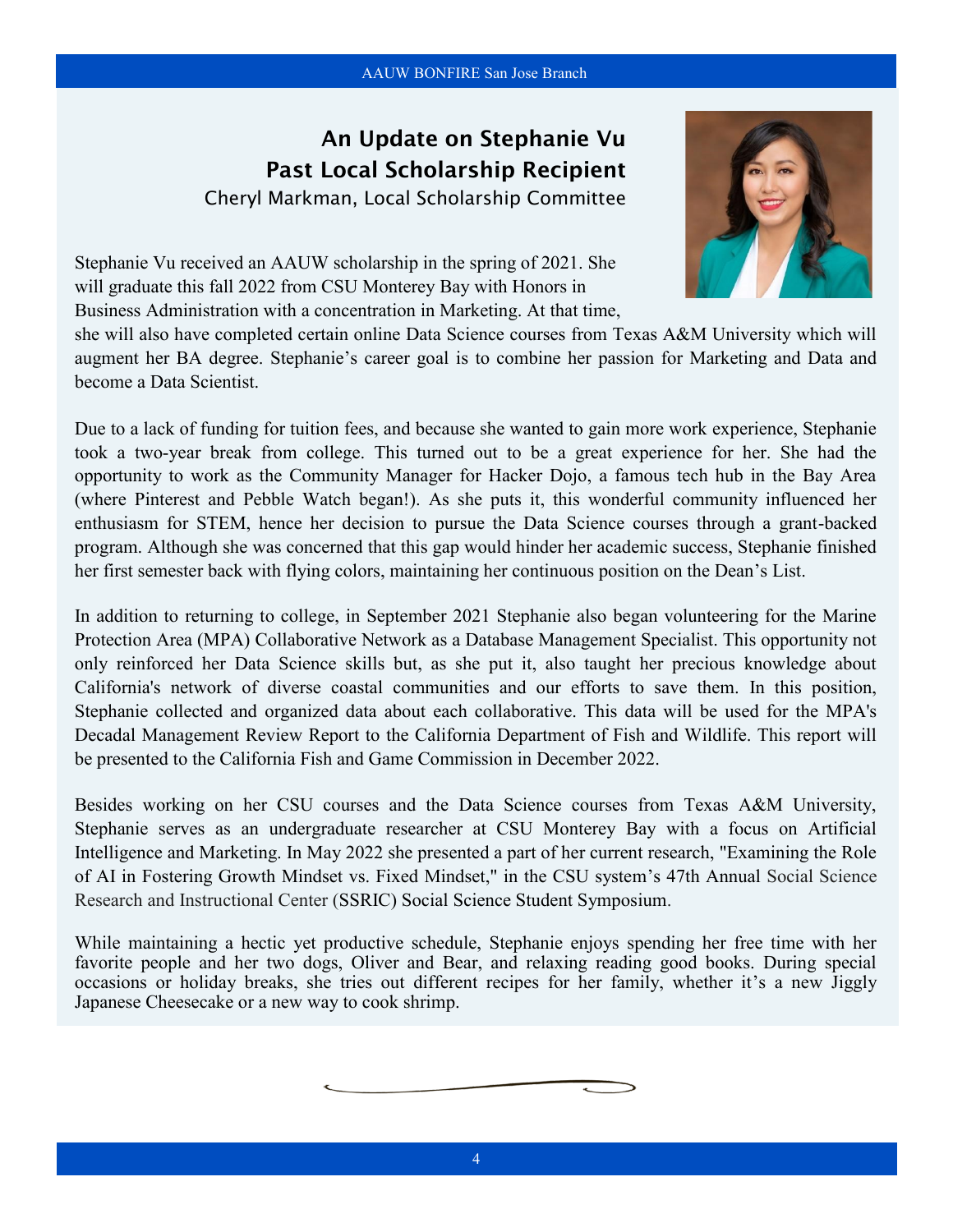#### Welcome New Members Claire Campodonico

MARIA ARTEAGA-CARRASCO graduated in 2016 from SJSU with a BS in Marketing. She is a renewing member from 2015-2017. She is one of our past Local Scholarship recipients - twice - once in 2014 and again in 2015. She works in the Building Department of the City of San Jose as a Principal Permit Specialist.

RITA GOYAL attended the University of Michigan where she earned a BS in Engineering. She is now retired from her career as an Industrial Engineer. Rita enjoys spending time with her family and friends, traveling, gardening and reading.

PATRICIA RICH is also one of our past Local Scholarship recipients. She received a BS in Child Development from CSU East Bay in 2019. She is now pursuing a Master's in Teaching at Santa Clara University and expects to earn this degree in 2022. Patricia is employed as a teacher.

LINA PROKOPCHAK attended USF where she earned her BS in Economics. She then attended Golden Gate University, earning an MBA. Before her retirement, Lina worked in the fields of high-tech marketing and sales and was also an elementary school teacher for 17 years. Member Jan Bartolotta encouraged her to join.

KAYA KAYA attends SJSU. She plans to graduate in 2024 with a BA in Musical Performance. Member Ruth Dusan encouraged Kaya to join our organization. Kaya is attending SJSU full-time now. Previously, she taught after-school enrichment programs to children ages 5-15 in Queens, New York.

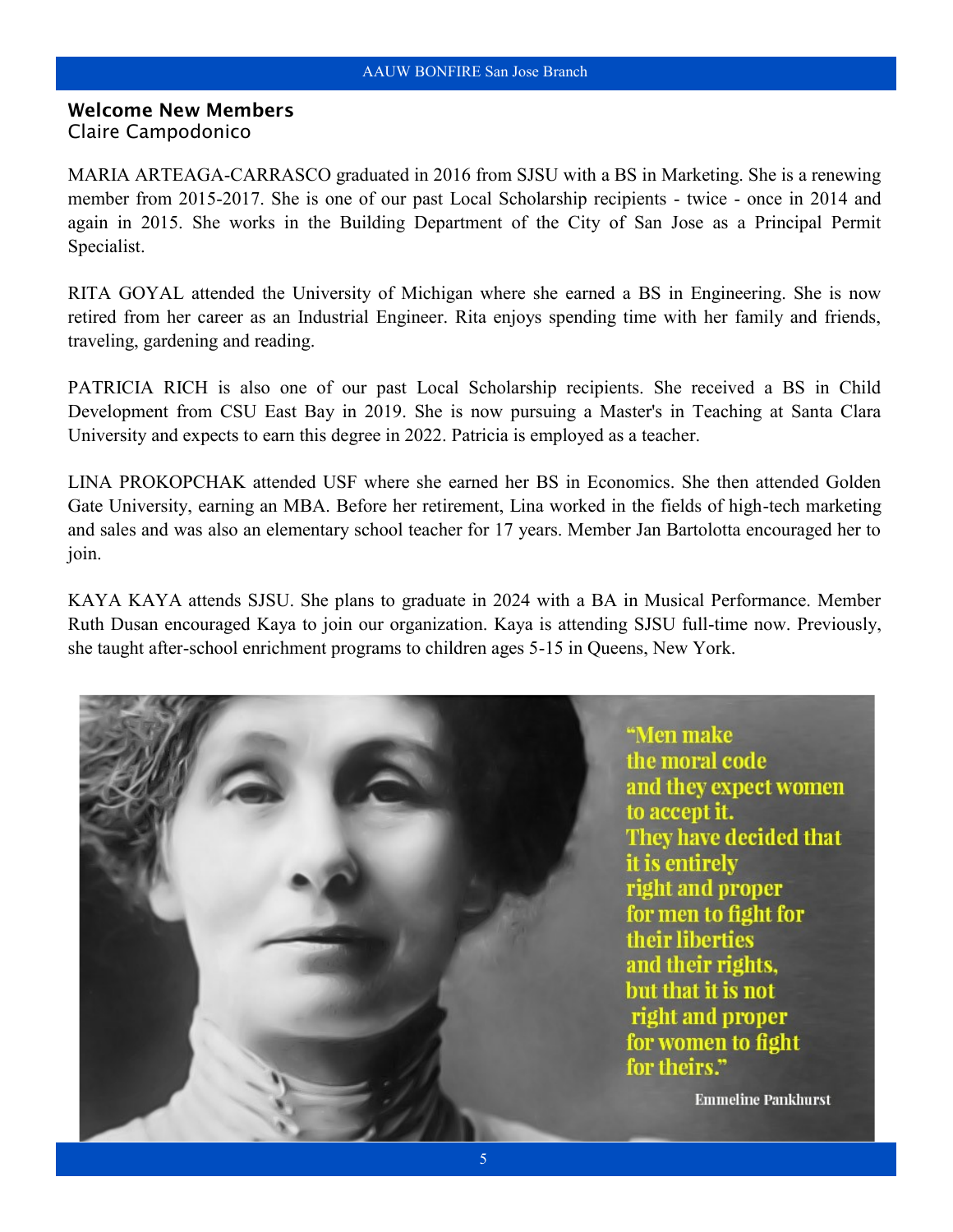### JUNE 2022 Submitted by Tynka Dees Calendar Editor:

Santa Clara County has removed our mask requirement for indoor meetings. You no longer have to fill out the vaccination certification form. If any member is uncomfortable with unmasked members or simply wishes to remain safe, masks are always welcome. If you are un-vaccinated, we would appreciate it if you wore a mask. If you are a leader of the group meeting please keep a sign in sheet, just in case we need it for checking contacts in future. Please check with the organizer whether the meeting has changed and will be ZOOM or in person**.**

| Wed Jun 1<br>Thu Jun 2                                                       | $6:30-7$ pm<br>$7 - 8:30 \text{ pm}$<br>$1-3$ pm                                                                                             | AAUW Board Social Hour Old/New Board ZOOM (Sonia Wright)<br>ZOOM AAUW BOARD Meeting Old/New Board (Sonia Wright)<br>Knitting Know How (RSVP Margaret McCartney)                                                                                                                                                                                                                                                                               |
|------------------------------------------------------------------------------|----------------------------------------------------------------------------------------------------------------------------------------------|-----------------------------------------------------------------------------------------------------------------------------------------------------------------------------------------------------------------------------------------------------------------------------------------------------------------------------------------------------------------------------------------------------------------------------------------------|
| Mon Jun 6<br>Tue Jun 7<br>Wed Jun 8<br>Thu Jun 9<br>Fri Jun 10<br>Sat Jun 11 | $6-8$ pm<br>10:30-11:30 am<br>$11$ am-1 pm<br>$7 - 830$ pm<br>$1-4$ pm<br>$7 - 8:30$ pm<br>$10$ am- $1$ pm<br>$11$ am-2 pm<br>$6:30-9:30$ pm | Neighbors Helping Neighbors Soiree (Bobbie Baker)<br>German Conversation ZOOM (RSVP Barbara Snyder)<br>Art Appreciation (RSVP Jan Bartolotta)<br>ZOOM/Hybrid Book Group (RSVP Margaret Bard)<br>Bridge 2 <sup>nd</sup> Thursday (RSVP Bobbie Eckerman)<br><b>Public Policy Committee (Susan Karlins)</b><br>Duplicate Bridge (RSV PLida Kluzek)<br>Member Renewal Party Back Porch (Membership)<br><b>Couples Dining (RSVP Sharon Potter)</b> |
| Sun Jun 12<br>Mon Jun 13<br>Tue Jun 14<br>Thu Jun 16<br>Fri Jun 17           | $11:30$ am- $1:30$ pm<br>6:30-8:30 pm<br>10-1130 am<br>10:30-11:30 am<br>$7 - 8:30$ pm<br>$10$ am- $1$ pm                                    | Film Fans (RSVP Linda Snashall)<br>Light Gourmet (RSVP Cheryl Markman)<br><b>Book Discussion (Lida Kluzek)</b><br>Conversacion Espanol ZOOM (RSVP Barbara Snyder)<br><b>Mystery Lovers ZOOM (Sharon Shephard)</b><br>Bridge (RSVP Lida Kluzek)                                                                                                                                                                                                |
| Mon Jun 20<br>Tue Jun 21<br>Fri Jun 24                                       | $9:30-11$ am<br>$6:30-9$ pm<br>10:30-11:30 am<br>$1-3$ pm<br>$1:30-3:30$ pm                                                                  | Exploring World Literature TBD (Diana Taylor)<br>International Gourmet (RSVP Jan Bartolotta)<br>French Conversation ZOOM (RSVP Barbara Snyder)<br>Knitting Know How (RSVP Margaret McCartney)<br>Local Scholarship ZOOM (Ruth Dusan)                                                                                                                                                                                                          |
| Mon Jun 27<br>Tue Jun 28                                                     | $9:30-11$ am<br>$12-1$ pm<br>$1-4$ pm<br>$7 - 8:30$ pm                                                                                       | Building and Properties Committee ZOOM<br>(buildings@aauwsanjose.org)<br>Lunch Bunch (Diana Taylor)<br>Bridge 4 <sup>th</sup> Tuesday (RSVP Bobbie Eckerman)<br><b>Great Decisions PM ZOOM (Sharon Shephard)</b>                                                                                                                                                                                                                              |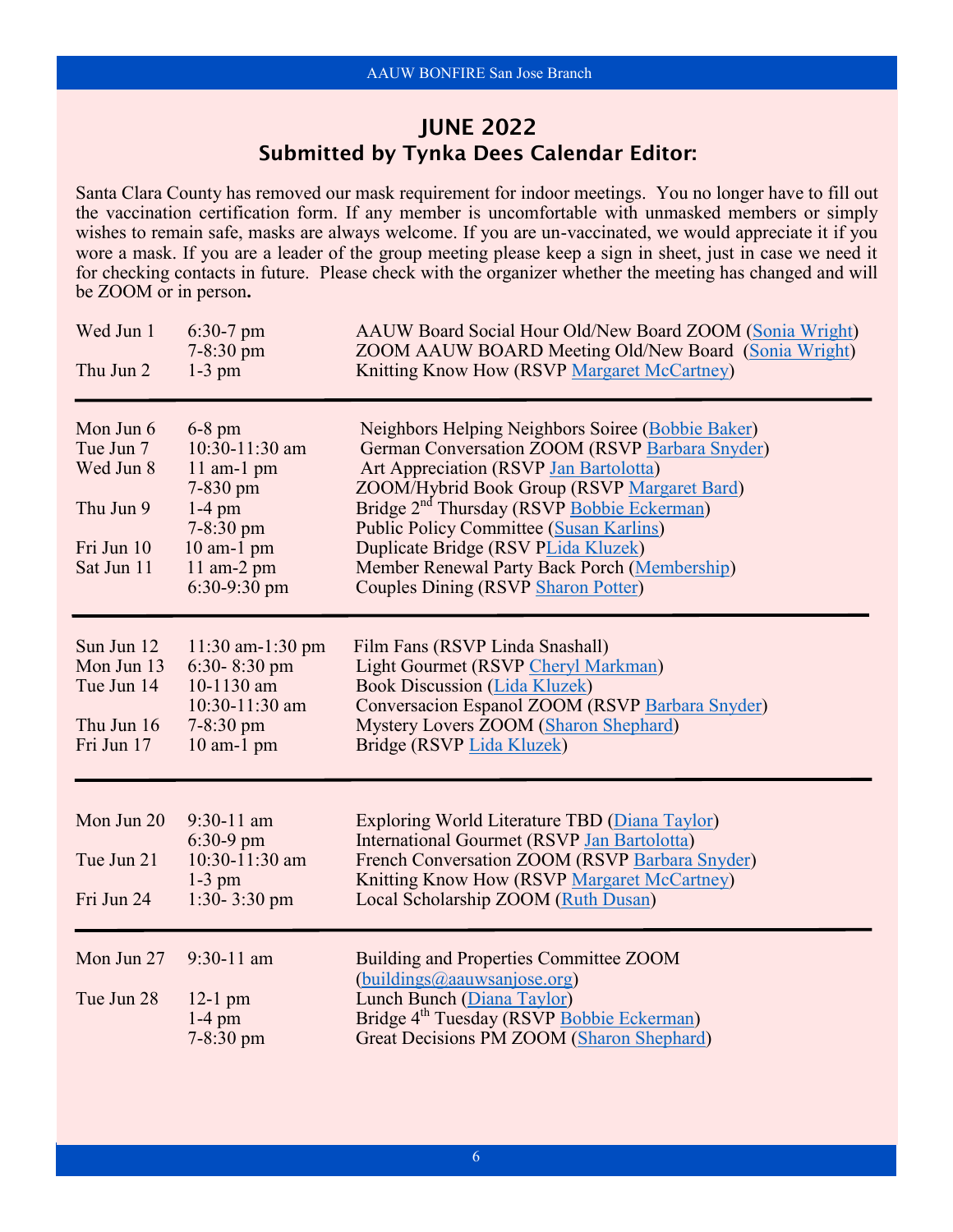### JULY 2022 Submitted by Tynka Dees Calendar Editor:

Santa Clara County has removed our mask requirement for indoor meetings. You no longer have to fill out the vaccination certification form. If any member is uncomfortable with unmasked members or simply wishes to remain safe, masks are always welcome. If you are un-vaccinated, we would appreciate it if you wore a mask. If you are a leader of the group meeting please keep a sign in sheet, just in case we need it for checking contacts in future. Please check with the organizer whether the meeting has changed and will be ZOOM or in person**.**

| Tue Jul 5<br>Wed Jul 6<br>Thu Jul 7<br>Fri Jul 8<br>Sat Jul 9<br>Sun Jul 10 | 10:30-11:30 am<br>$6:30-7$ pm<br>7-8:30 pm<br>$1-3$ pm<br>$7 - 8:30$ pm<br>10 am-2 pm<br>$6:30-9:30$ pm<br>11:30 am-1:30 pm | German Conversation ZOOM (RSVP Barbara Snyder)<br><b>AAUW Board Social Hour (Sonia Wright)</b><br><b>AAUW BOARD Meeting (Sonia Wright)</b><br>Knitting Know How (RSVP Margaret McCartney)<br><b>Public Policy Committee (Susan Karlins)</b><br>Duplicate Bridge (RSVP Lida Kluzek)<br><b>Couples Dining (RSVP Sharon Potter)</b><br>Film Fans (RSVP Linda Snashall) |
|-----------------------------------------------------------------------------|-----------------------------------------------------------------------------------------------------------------------------|---------------------------------------------------------------------------------------------------------------------------------------------------------------------------------------------------------------------------------------------------------------------------------------------------------------------------------------------------------------------|
| Mon Jul 11<br>Tue Jul 12<br>Wed Jul 13<br>Thu Jul 14<br>Fri Jul 15          | $6:30 - 8:30$ pm<br>10:30-11:30 am<br>$11$ am- $1$ pm<br>$1-4$ pm<br>$10$ am- $1$ pm                                        | Light Gourmet (RSVP Cheryl Markman)<br>Conversacion Espanol ZOOM (RSVP Barbara Snyder)<br>Art Appreciation (RSVP Jan Bartolotta)<br>Bridge 2 <sup>nd</sup> Thursday (RSVP Bobbie Eckerman)<br>Bridge (RSVP Lida Kluzek)                                                                                                                                             |
| Mon Jul 18<br>Tue Jul 19<br>Thu Jul 21<br>Fri Jul 22<br>Sat Jul 23          | $6:30-9$ pm<br>10:30-11:30 am<br>$1-3$ pm<br>$7 - 8:30$ pm<br>1:30-3:30 pm<br>10 am-12 pm                                   | International Gourmet (RSVP Jan Bartolotta)<br>French Conversation ZOOM (RSVP Barbara Snyder)<br>Knitting Know How (RSVP Margaret McCartney)<br>Mystery Lovers ZOOM (Sharon Shephard)<br>Local Scholarship To Be Determined (Tynka Dees)<br>Member & Prospective Members Coffee and Conversation Back<br>Porch (Membership@aauwsanjose.org)                         |
| Mon Jul 25<br>Tue Jul 26                                                    | 9:30-11 am<br>$12-1$ pm<br>$1-4$ pm<br>$7 - 8:30$ pm                                                                        | Building and Properties Committee ZOOM<br>(buildings@aauwsanjose.org)<br>Lunch Bunch TBA (Diana Taylor)<br>Bridge 4 <sup>th</sup> Tuesday (RSVP Bobbie Eckerman)<br>Great Decisions PM ZOOM (Sharon Shephard)                                                                                                                                                       |